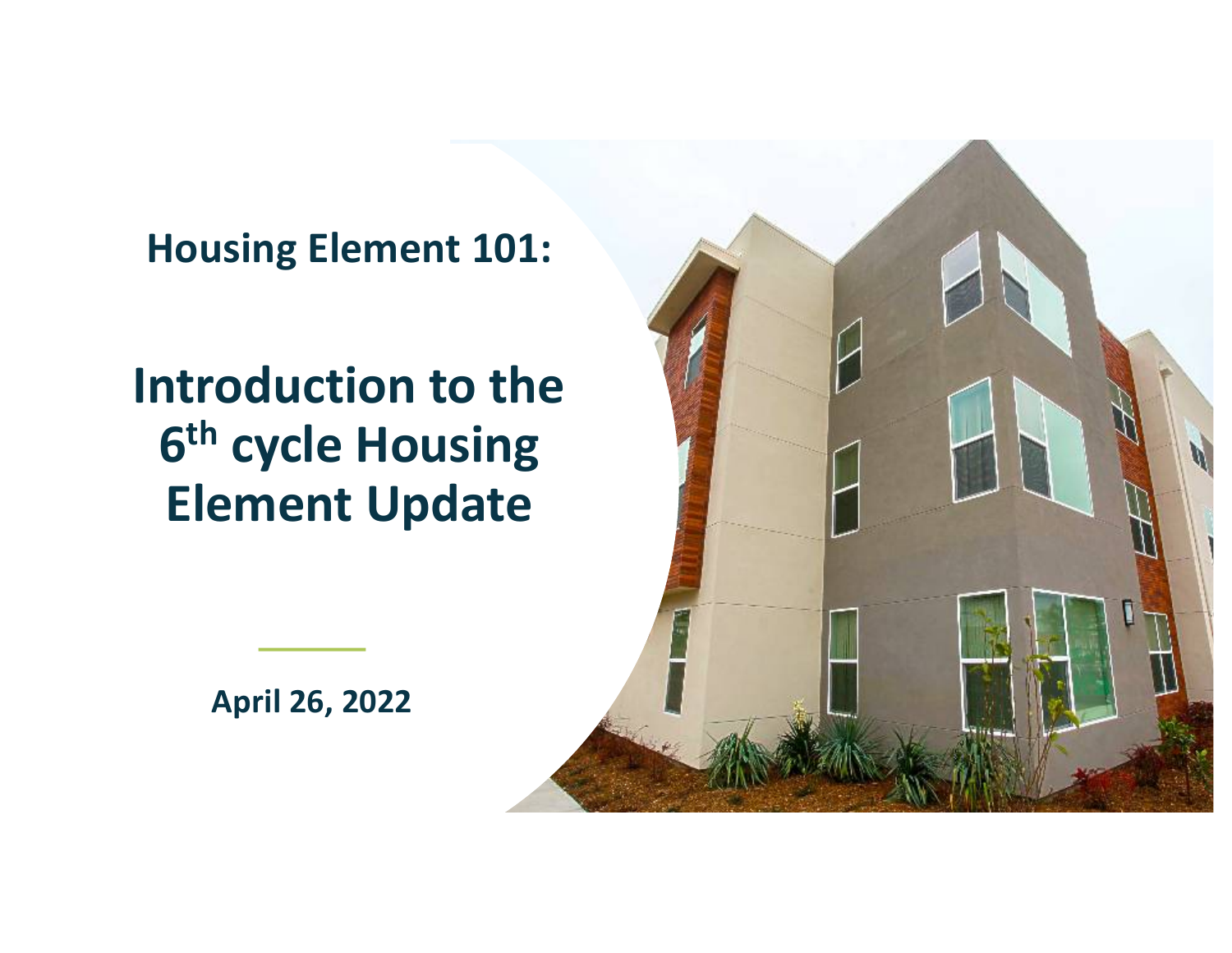# Webinar Agenda

- Introductions
- 6th cycle Housing Element Overview
- $\cdot$  Q & A

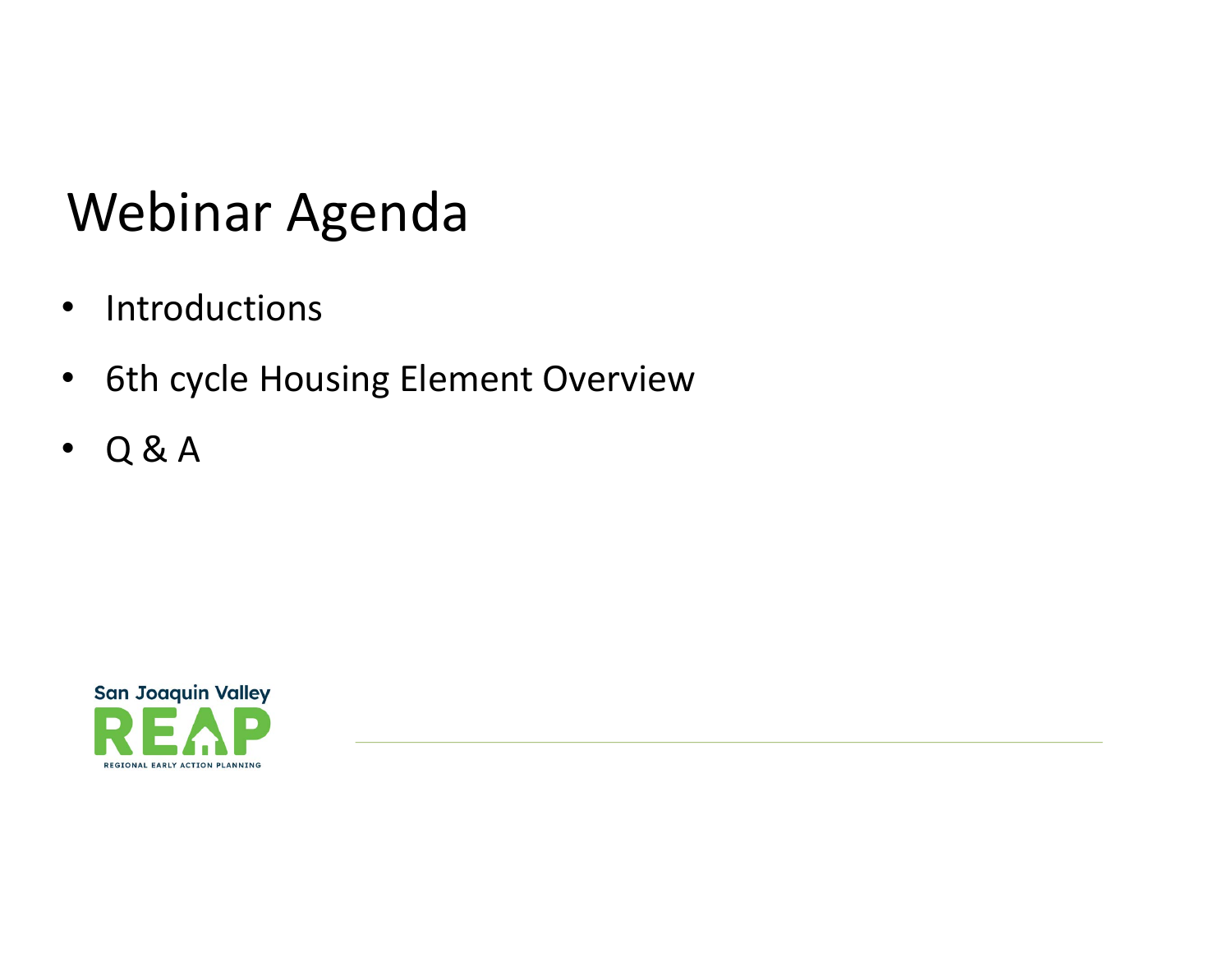# Introductions

- Michael Sigala, SJV REAP Coordinator
- Robert Phipps, Deputy Director, FCOG
- Jim Harnish, Principal/Owner, Mintier Harnish
- Ryan Lester, Associate, Mintier Harnish
- Brenna Weatherby, Director, Environmental and Long-Range Planning, Rincon Consultants
- Jennifer Gastelum, Principal, Placeworks
- Shawna Pervines, Deputy Director, Placer County Community<br>Development Resource Agency

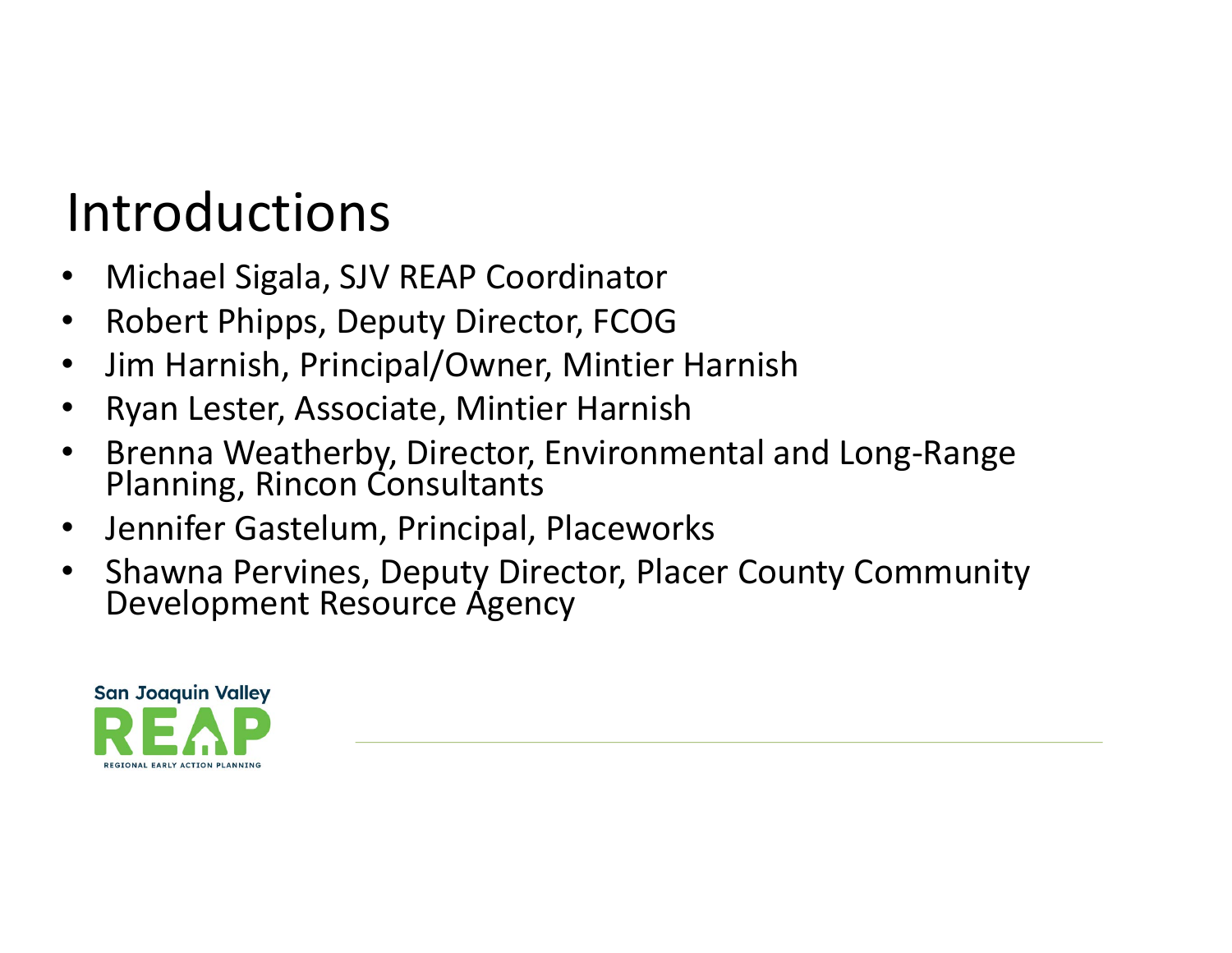## **6<sup>th</sup> cycle Housing Element Update Overview**

- What does the Housing Element cover?
- Regional Housing Needs Assessment (RHÑA)
- New State Legislation that influences Housing Elements
- New 6<sup>th</sup> cycle Housing Element content requirements
- Getting your Housing element certified by HCD

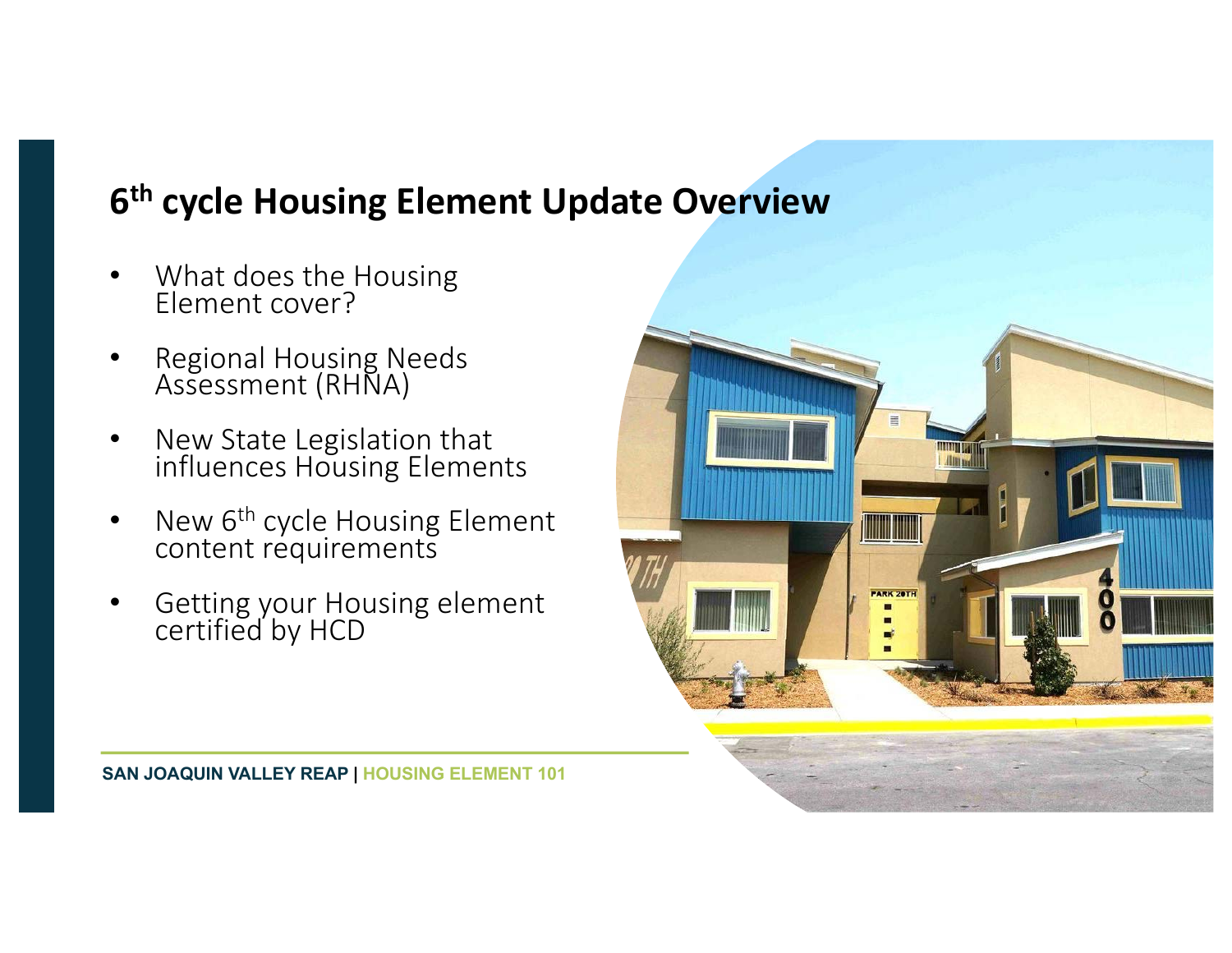#### **What does the 6<sup>th</sup> cycle Housing Element cover?**

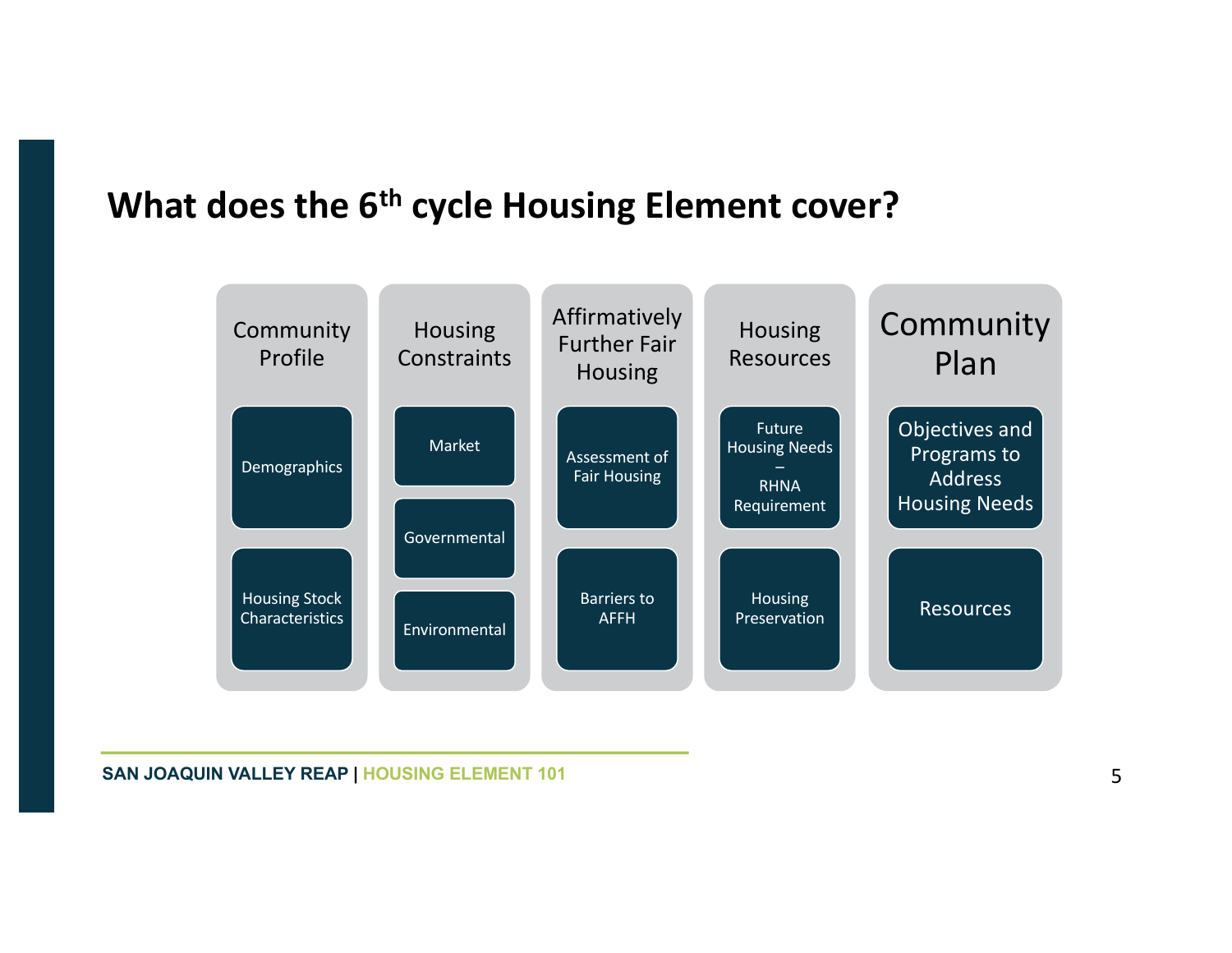## **Why do you need a Housing Element?**

- Compliance with State Law
- Non-compliance triggers potential fines
- General Plan could be deemed inadequate and therefore invalid
- A noncompliant General Plan creates the potential for being sued when making land use decisions
- City would be ineligible for several Federal and State housing, community development and infrastructure funding and grant programs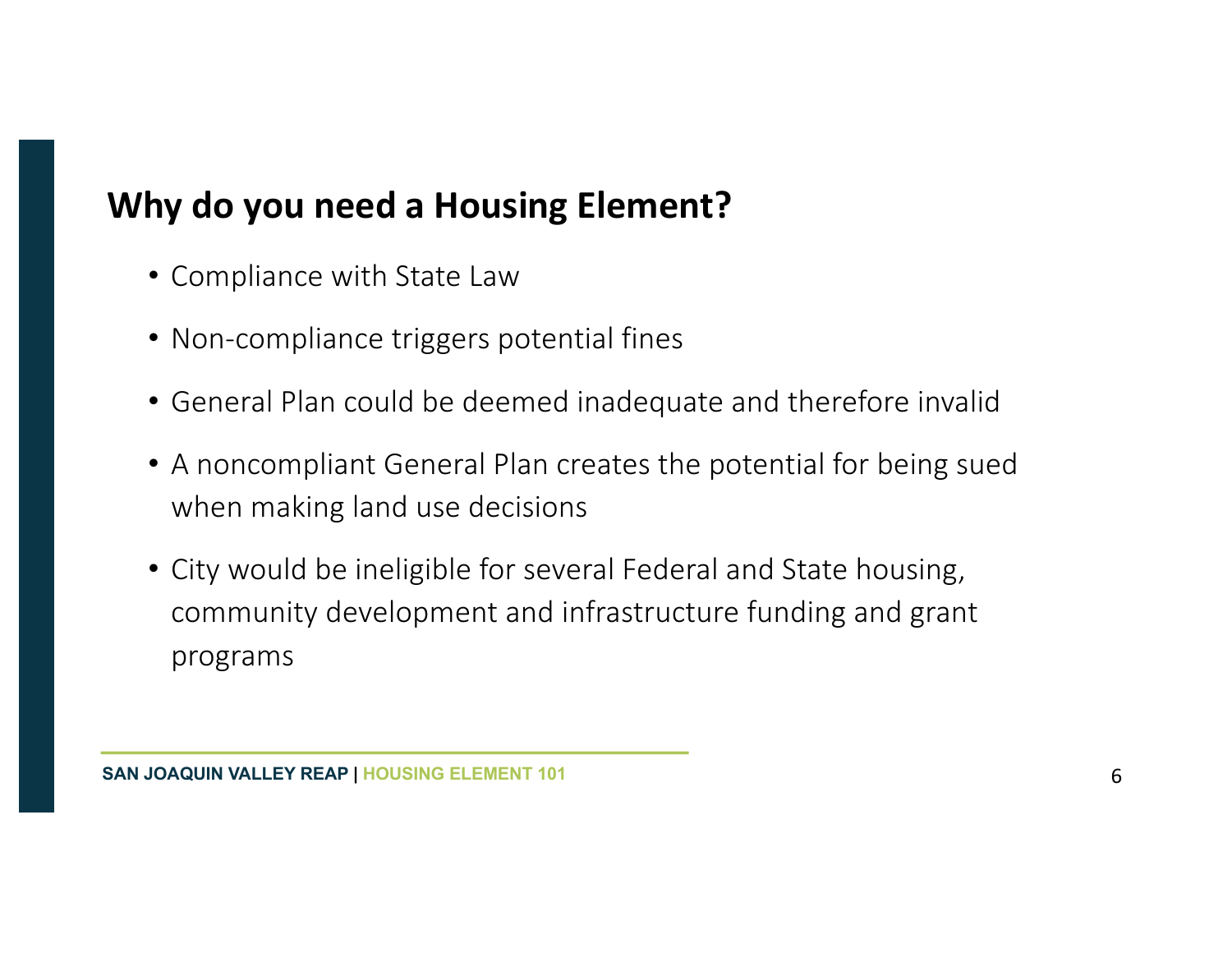## **Regional Housing Needs Allocation (RHNA)**

- State housing production goal
- A representation of future housing needs for all income levels in a region to be built within the 8-year housing cycle
- Significantly higher than previous cycles for most jurisdictions, particularly for low- and very low-income categories

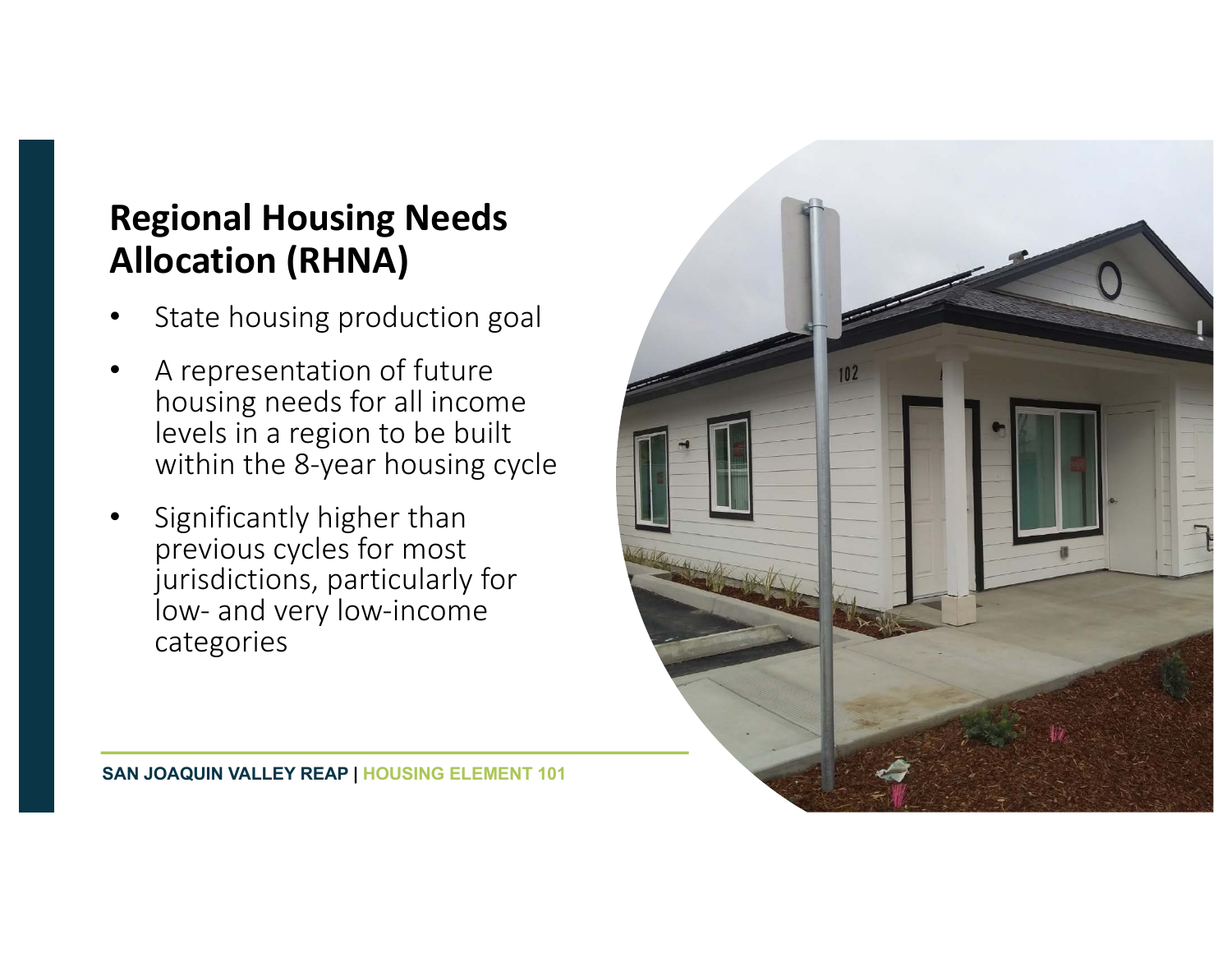#### How does your city or county meet RHNA?

- Building Permits issued for residential development after July 1, 2023 are applied towards the allocation
- Identify sites with appropriate zoning and development standards to accommodate residential development by category
- Rezone to accommodate a higher density to meet the allocation for very low- and low-income units
	- Densities need to be at least 20 dwelling units per acre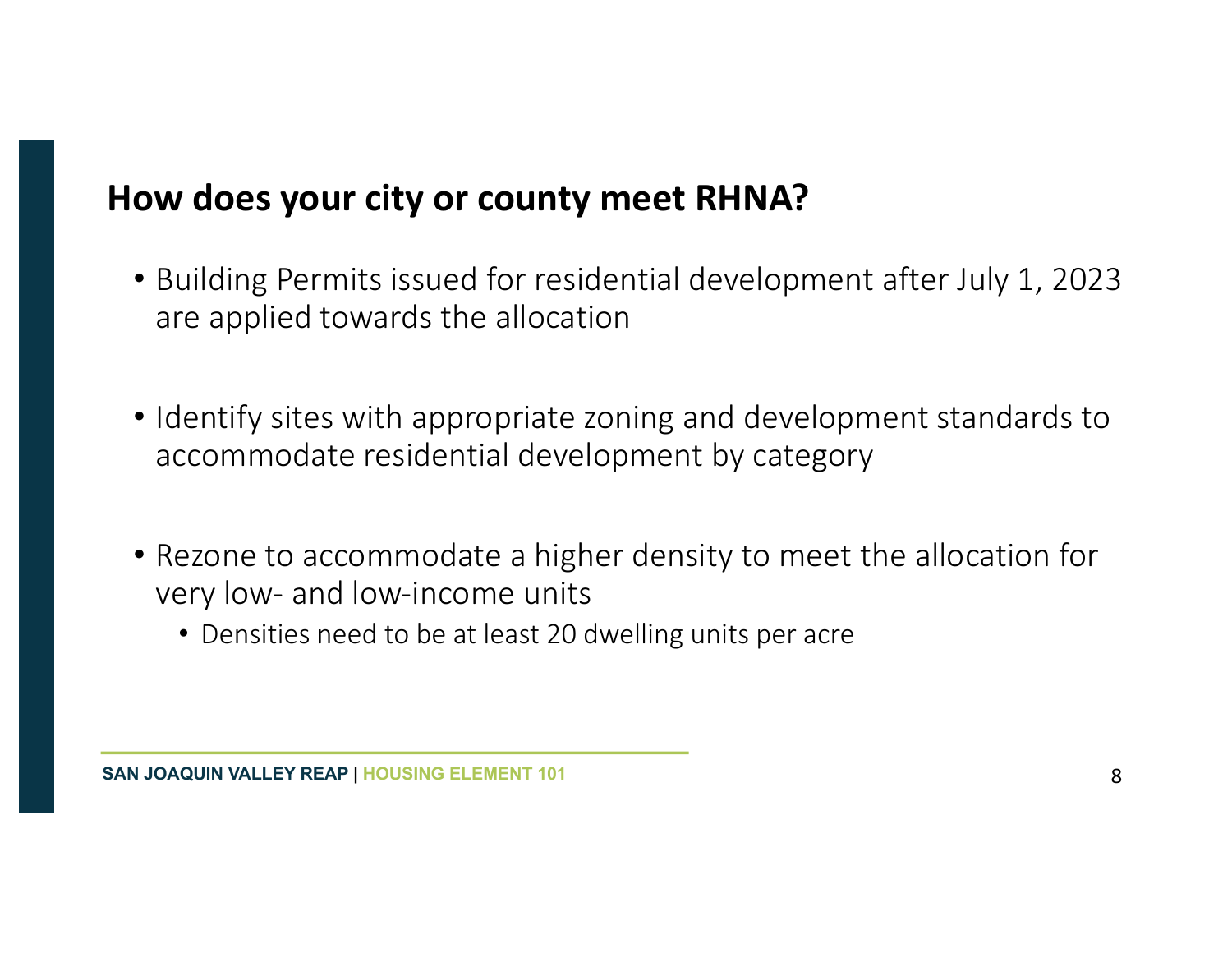#### **State Legislation**

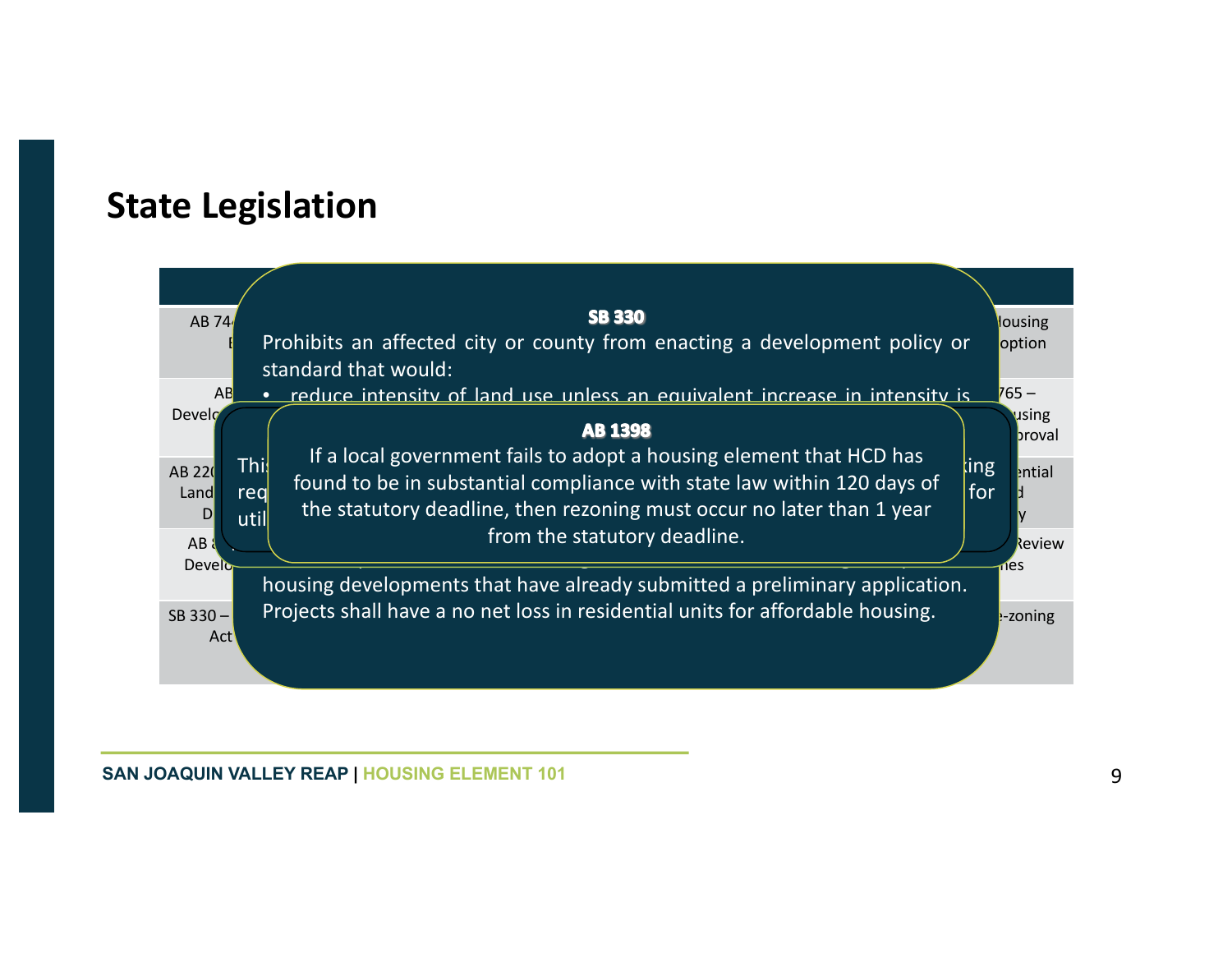#### **Other General Plan Elements Triggered by the Housing Element Update**

- Safety Element
- Environmental Justice Element



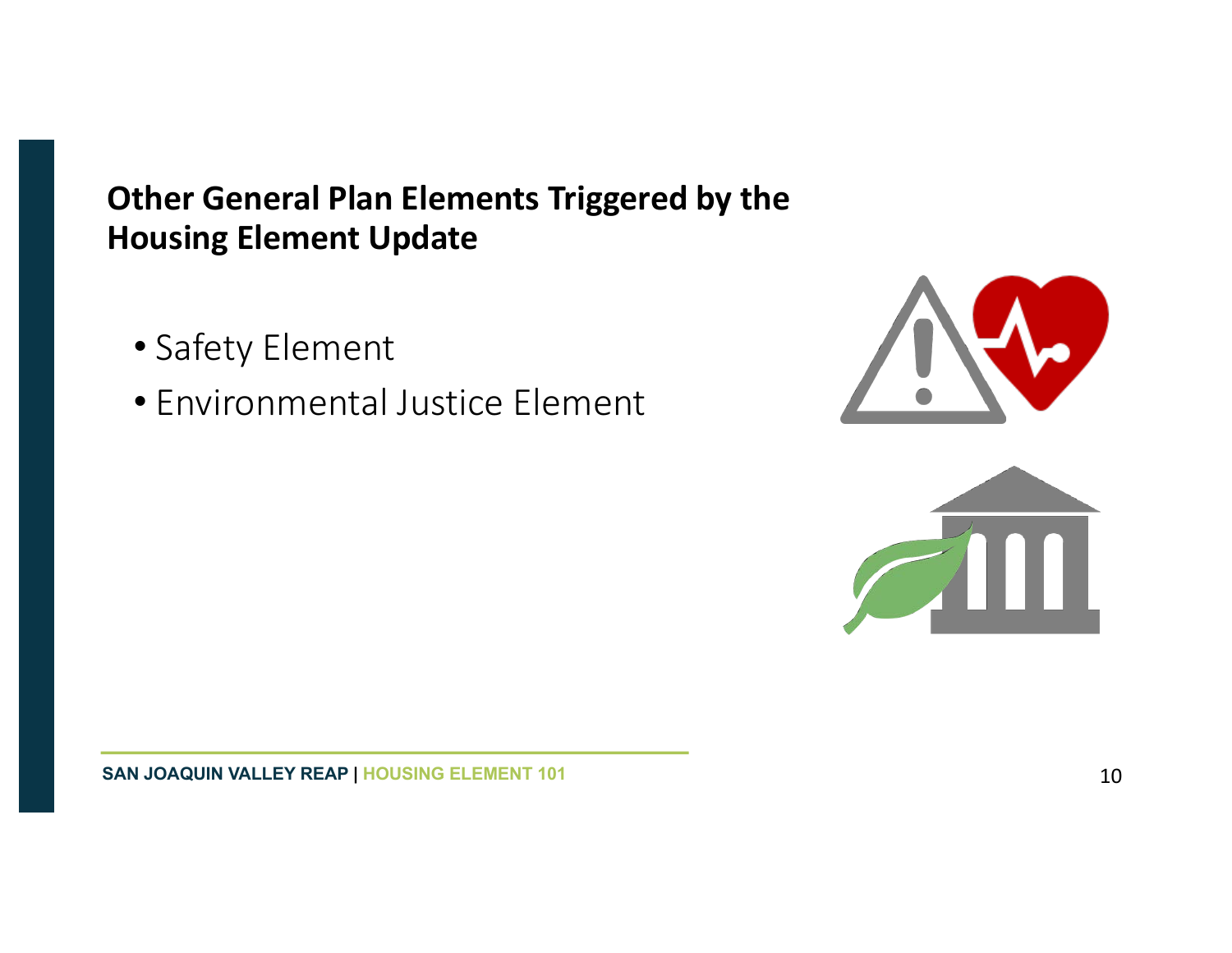## **When are 6<sup>th</sup> cycle Housing Elements due?**

- San Joaquin and Stanislaus county jurisdictions December 15, 2023
- Fresno, Kern, Kings, Madera, and Tulare county Jurisdictions January 15, 2024
- Merced county jurisdictions March 15, 2024
- There is a 120-day grace period that most jurisdictions are using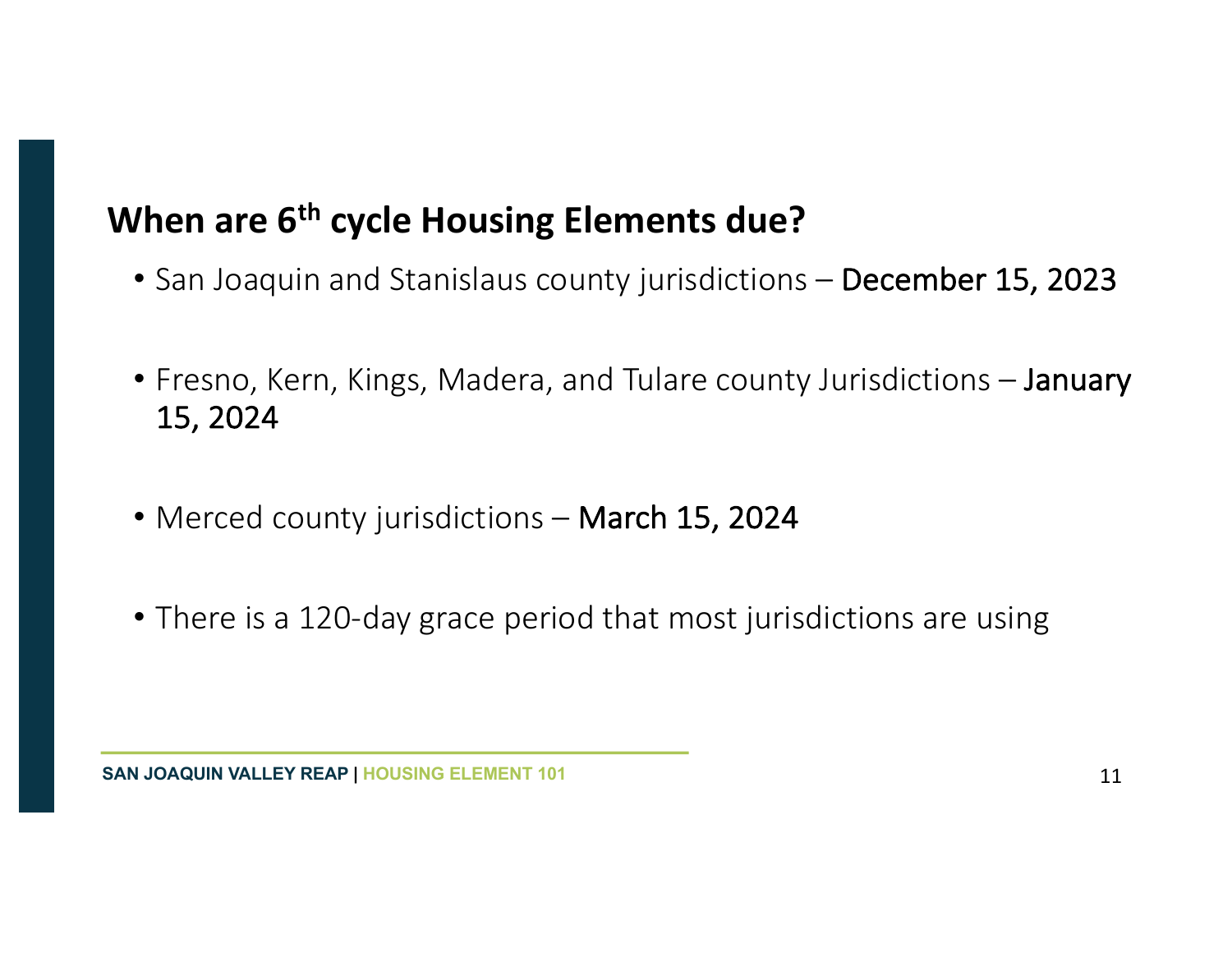# **Fair Housing Consideration – AB 686**

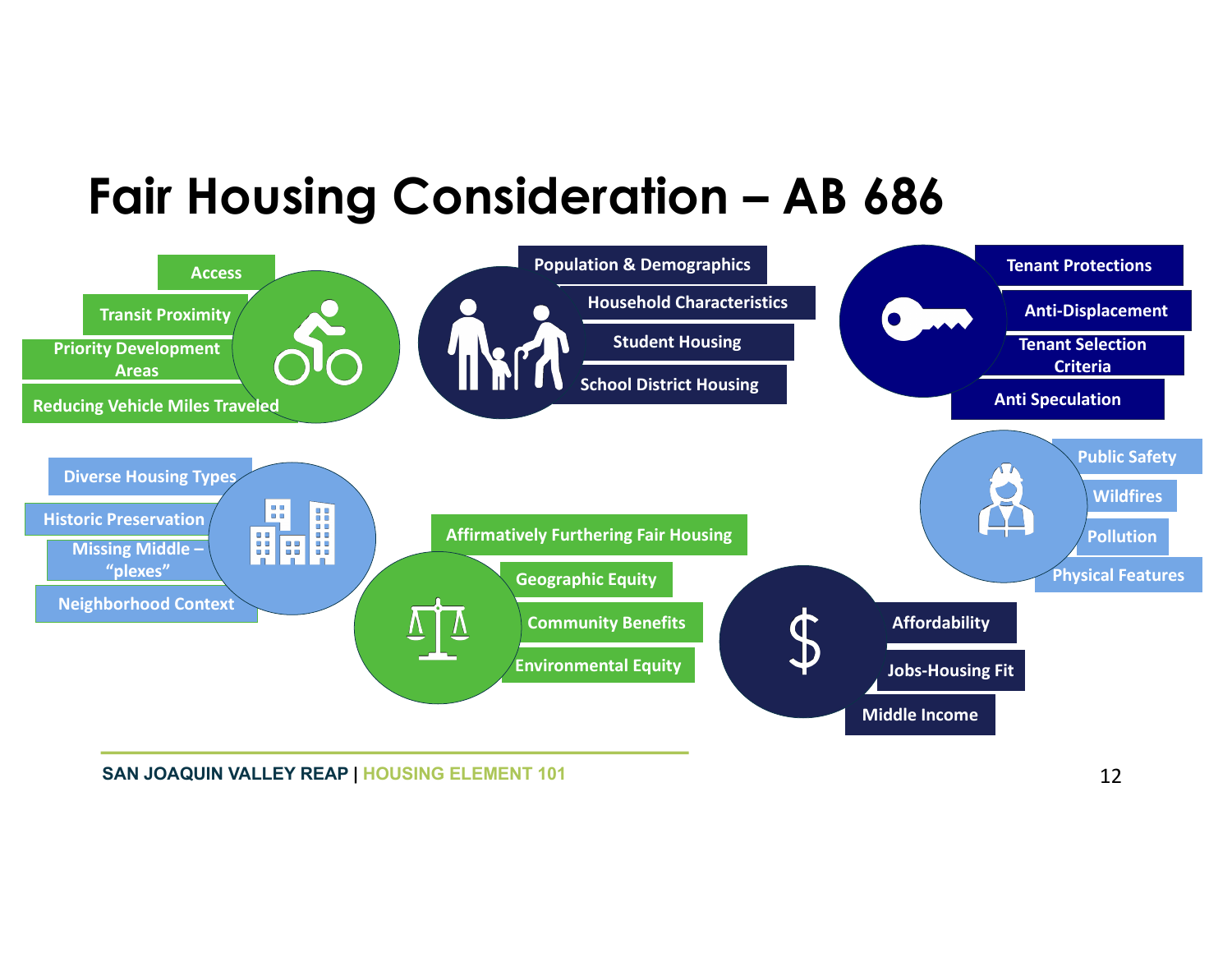### **Components of 6<sup>th</sup> cycle AFFH**

- Outreach
- Assessment of Fair Housing (AFH)
- Site Inventory
- Identification & Prioritization of Contributing Factors
- Goals and Actions/Programs

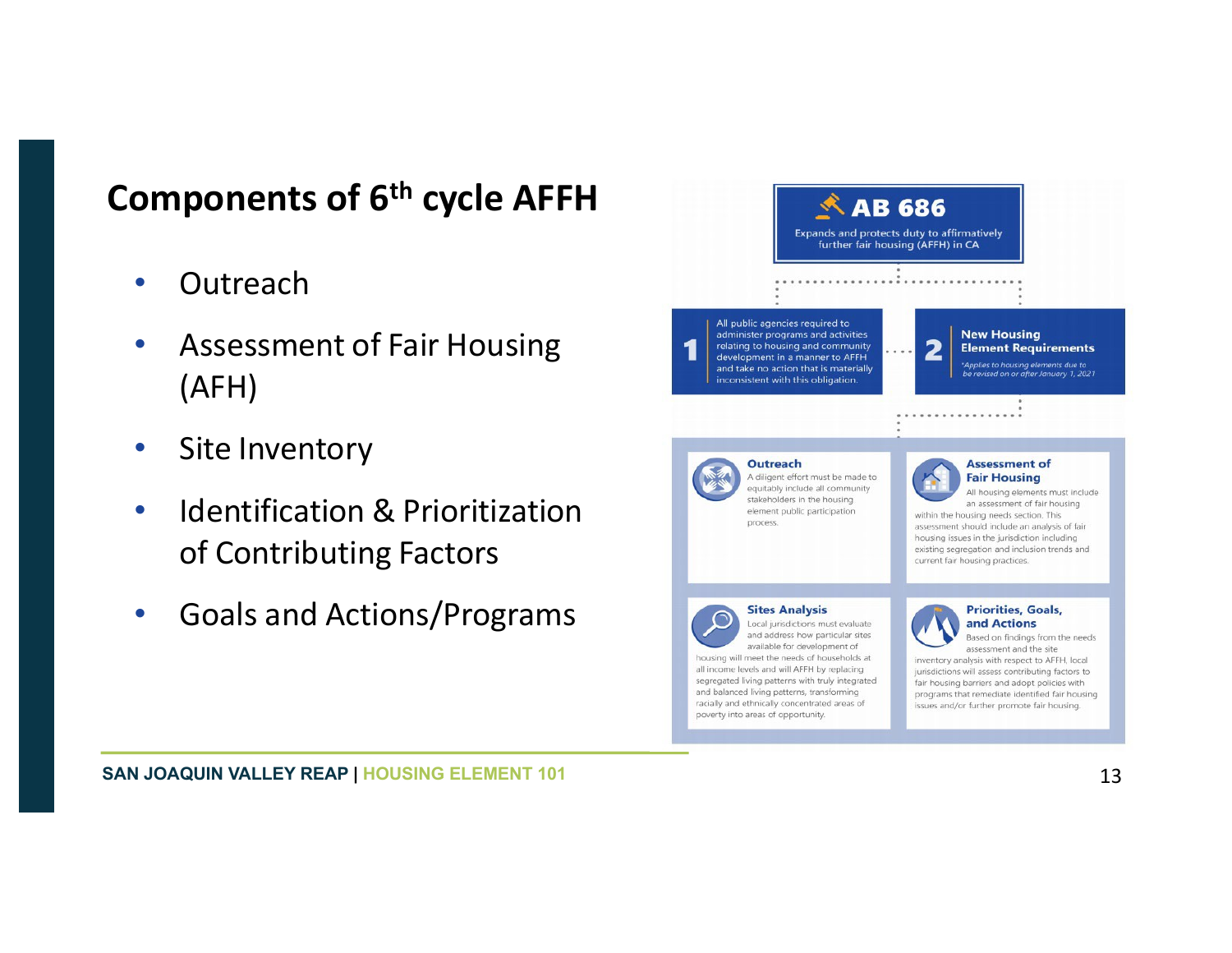# **Getting your Housing Element certified: one planner's perspective**

- Get started on your update as soon as possible
- If you plan on using a consultant, get them under contract
- Talk to HCD staff early and often
- Have a minimum 15% surplus of suitable sites to meet your RHNA
- Minimize use of underutilized sites HCD will want you to prove they are actually suitable
- If you need rezonings, start them as soon as possible
- Expect multiple Element revisions before you can get HCD to certify your element